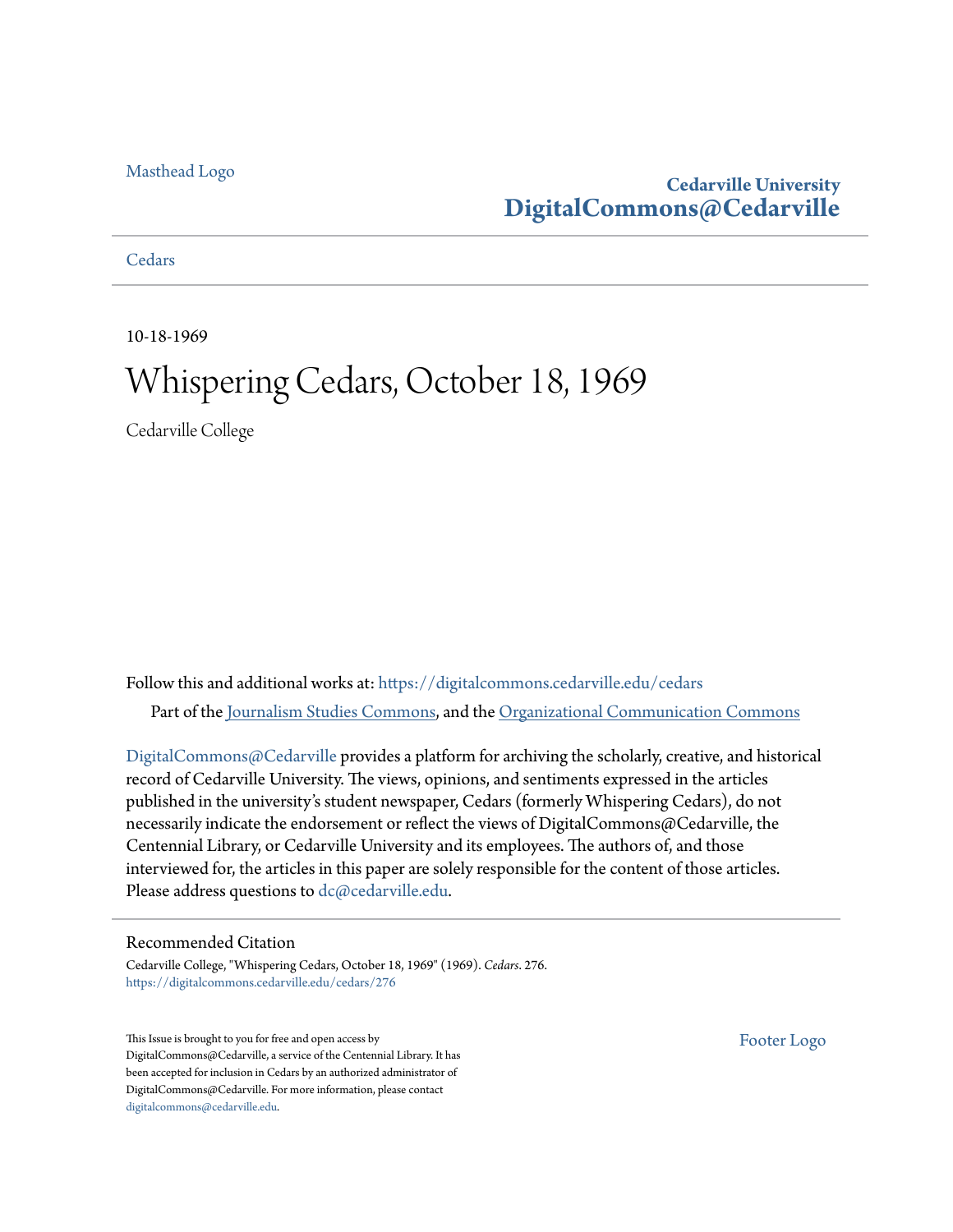# WHISPERING CEDARS

Vol. 20, No. 2

### GIRL'S BEST FRIEND

### by Bonnie Smith

New people, new situations, not knowing where to go, missing old friends and family, your first night in a dorm situation-all new students go through these things their first week here and we all feel somewhat uncomfortable if not com pletely "out of it" being new.

There are people, though, on every campus who pop up and help the incoming students feel more at home. Here at Cedarville we have Ken Hammonds.

If you don't know who Ken Hammonds is you are in the minority or aren't a girl. He who has friends must show himself friendly and Ken practices what he preaches. (He knows almost everyone's name.)

Ken doesn't happen to be the most usual person in the world. Who else would take students Christmas caroling in September to meet the faculty? Or, who else can play Twinkle,

ContiMied on Page *<sup>5</sup>*

### FORENSIC COMPETITION

NOVEMBER 1st, 7:00 P.M.

If you elect to sign up in the main lobby of the Student Center, YOU may choose one of the following categories: Oral Interpretation ( either Prose and Drama or Poetry), Original Oratory, ExtemporaneousSpeaking, or Radio Monologue. You need only be a student at Cedarville College to join in making this contest one which will present exciting and even original literature to an interested audience of your peers. Rules and an explanation of each category will be posted in the Student Center and the Library. There will be an elimination round on October 31st, so start now and be prepared for enjoyment and enlightenment as a participant or spectator. Additional information and guidance may be obtained from Dr. John Reed.

Ev Reigns in Cedarville

Cedarville has elected their Homecoming queen. From a group of four choice candidates the students selected Evelyn Hare as queen and Pat Wissinger as runner-up. As a missionaries' child, Ev has had the benefits of two cultures. She hopes to return as a missionary herself, not without Dave, of course. The 5'4" senior is an elementary education major. She enjoys horseback riding and basketball.

Beth Bennett and Jan Martin were also candidates for Homecoming Queen.<br>Princesses for her court were chosen by each class. The freshmen voted Ginger Burget as their princess while the sophomores elected Meta Edelblute. The junior choice was Jan Beesley.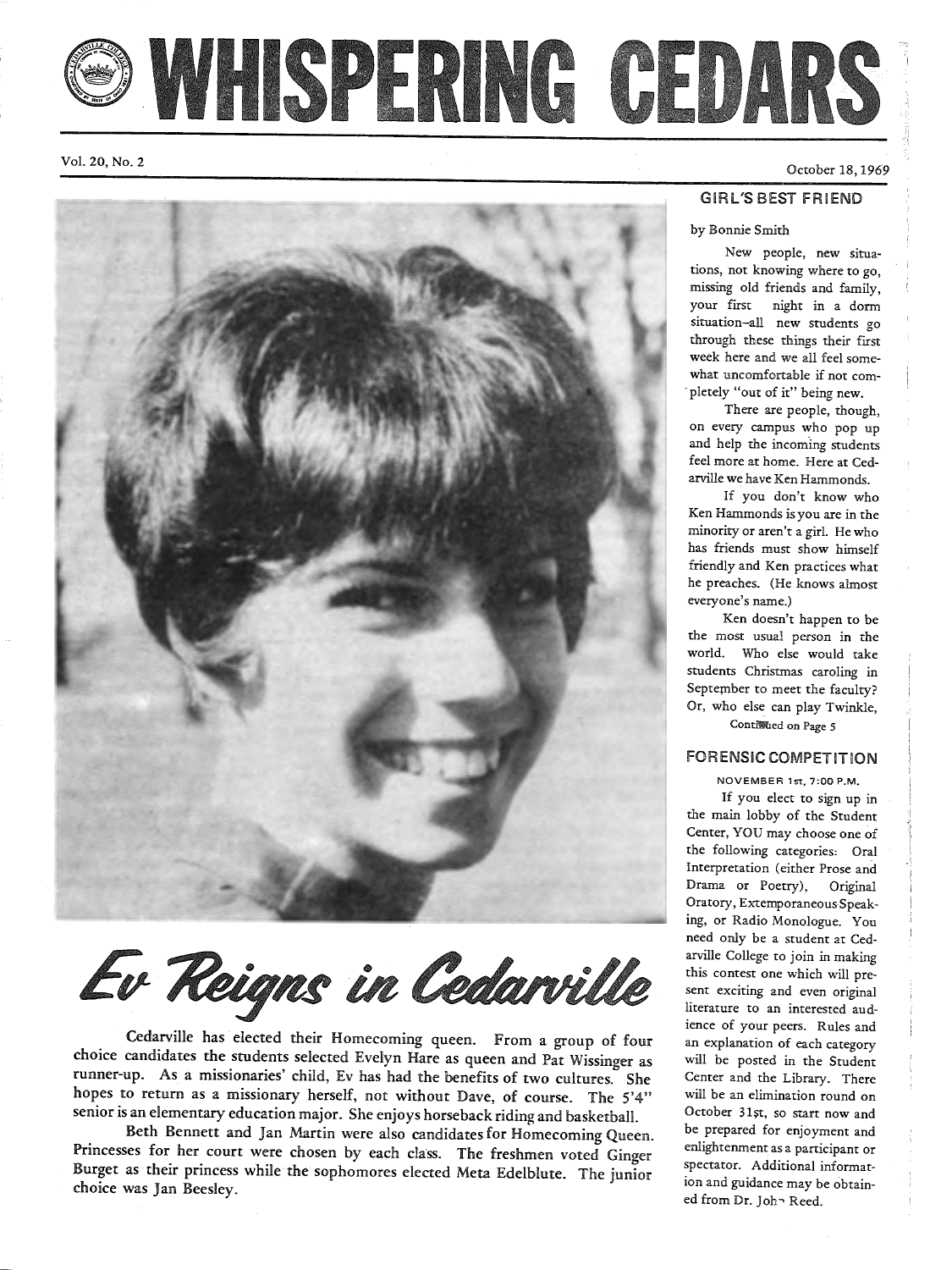



The area of Christian liberty is an old and much rehashed subject. It has been the topic of several chapel sermons. Paul Levin devoted the. Thursday morning session of the Fall Bible Conference to its study. Our college handbook certainly takes a definite stand in this realm. Occasionally the intellectual consistancy with which this topic is discussed leaves something to be desired.

When speaking on movies Mr. Levin reiterated the economic theory of movie abstinence; money paid for good movies goes into the pockets of that "filthy Hollywood crowd." By non-attendance an embargo, though ineffective it may be, is placed on the producers and the whole system. God's money through me does not support such filth.

To argue this theory one must accept the goodness or the beneficience of some movies. The arguement revolves around that whose content would not detract from the glory of Christ. I assume that this would be the same guide as that in television watching.

If I cannot attend the theater for fear of the eventual misuse of my dollar, can I with clear conscience buy groceries in a store that sells liquor and cigarettes? Is it right for the foundling church to rent a Grange hall forSundaymeetingswhen the same building is used for dancing once a month? Certainly the locations of our Junior-Senior banquets have not always been the scenes of conduct which would



#### by Bob Allen

"Time is the greatest innovator," said Francis Bacon, and innovation is the word at Cedarville. One innovation incorporated in Cedarville's administrative structure this year is a reorganized and expanded security system. It seems time has taught some lessons to its children, hence the new security. There are three security officers who are, if I may say so, streamlined for efficiency. The officers work in cooperation with various administrative and maintenance personnel as need arises. They have limited authority of their own but are empowered sufficiently to meet any situation. The force behind them is as great as the College itself.

Portable radios comprise the greatest punch of the new force. As patrolling officers check each building they radio to a central point the condition of that building. Switchboard operators act as "dispatcher" for incoming reports and maintain a log of the incoming messages. Operators are on duty twenty-four hours a day for this purpose and for the convenience of outside callers as well.

Instant contact with the village police and the Greene County Sheriff's Department is available via radio and telephone if need arises. An instance of need to contact outside help would be to apprehend vandals or traffic violators.

The major attitude of the security force is friendliness. Officers are not required to patrol every moment of their shift and one may often see them wandering through the men's dorms, the cafeteria, and so on in search of someone to talk to. They aren't lonely, merely human and enjoy good conversation just as anyone. This attitude is very necessary to the successful maintenance of equilibrium between students and officials.

Innovation at Cedarville is the fire of an expanded, more efficient, and more serviceable program; the new security system is fuel for this fire. We hope that in this, as in all other phases of the college's expansion and improvement, that the trend will continue. These new attitudes and actions demonstrate the assumption of responsibility, likewise an innovation at our school.

by Rich Mitchell

correspond to our standards. How about the buying of paperback books? And the list extends indefinately. Yet by patronizing these we eventually support corruption if the economic theory of movie abstinence is consistantly applied.

Responsibility lies in the spending of the money for worthwhile purposes because, if we belong to the Lord, certainly our money should be His. But once we have released that money, where it goes is beyond our control. Money spent for good movies more than likely would go to defray the costs of that particular movie and provide income for the theater owner who is probably no less moral than the store owner. There are more consistent reasons for not attending the movie theater.

Paul, in I Corinthians, presented a viable reason for not attending the theater. His concern was for the weaker brother in Christ. "Wherefore, if meat make my brother to offend, I will eat no flesh while the world standeth, lest I make my brother to offend." Paul was not worried about the support his money, after following an indirect and circuitous route, might give to heathen temples.

Here at Cedarville we are made aware of weaker brothers, those whom we must not offend. The rules governing movie attendance are right, for they, of themselves, indicate the presence of weaker brethren in the Lord.

ettitori

Dear Mr. Mitchell:

In chapel this morning our Student Body President, Mr. Dave Kearney, caused many male students to wince in mental anguish as he asked the question, "If there are 400 gentlemen in this school, why are there ladies standing?" The question was not the cause of the irratation. It was our president's tactful but very obvious rebuke to the men of the school for being nonaltruistic.

Such action was unmerited. By looking straight ahead, I could see five vacant seats in the four rows ahead of me. Friends beside me later said there were two. vacant seats in the row immediately behind me. No doubt the same was true elsewhere in the chapel. Even the whole first row of chairs on stage was empty!

The men standing at the rear of the chapel were considerate enough to remain standing and leave the seats vacant for the ladies standing beside them. How frustrating and irritating it must have been for those men to stand there, waiting for these sears to

be taken by the opposite sex! They stood before chapel started; they stood while

the first hymn was sung; they stood while Mr. Kearney rose to his feet and rebuked the seated men for not getting up and sharing in their frustration-frustration caused by inconsiderate ladies who were either too lazy, self-conscious, or self-centered to take the vacant seats left them. Such actions in no way, shape, or form encourage continued chivalry.

Mr. Kearney's rebuke would have been more accurate had it been aimed at those ladies that were standing, not the men seated. Men don't mind giving up <sup>a</sup> seat if <sup>a</sup>woman is going to sit in it, but if the women aren't going to sit, the men are.



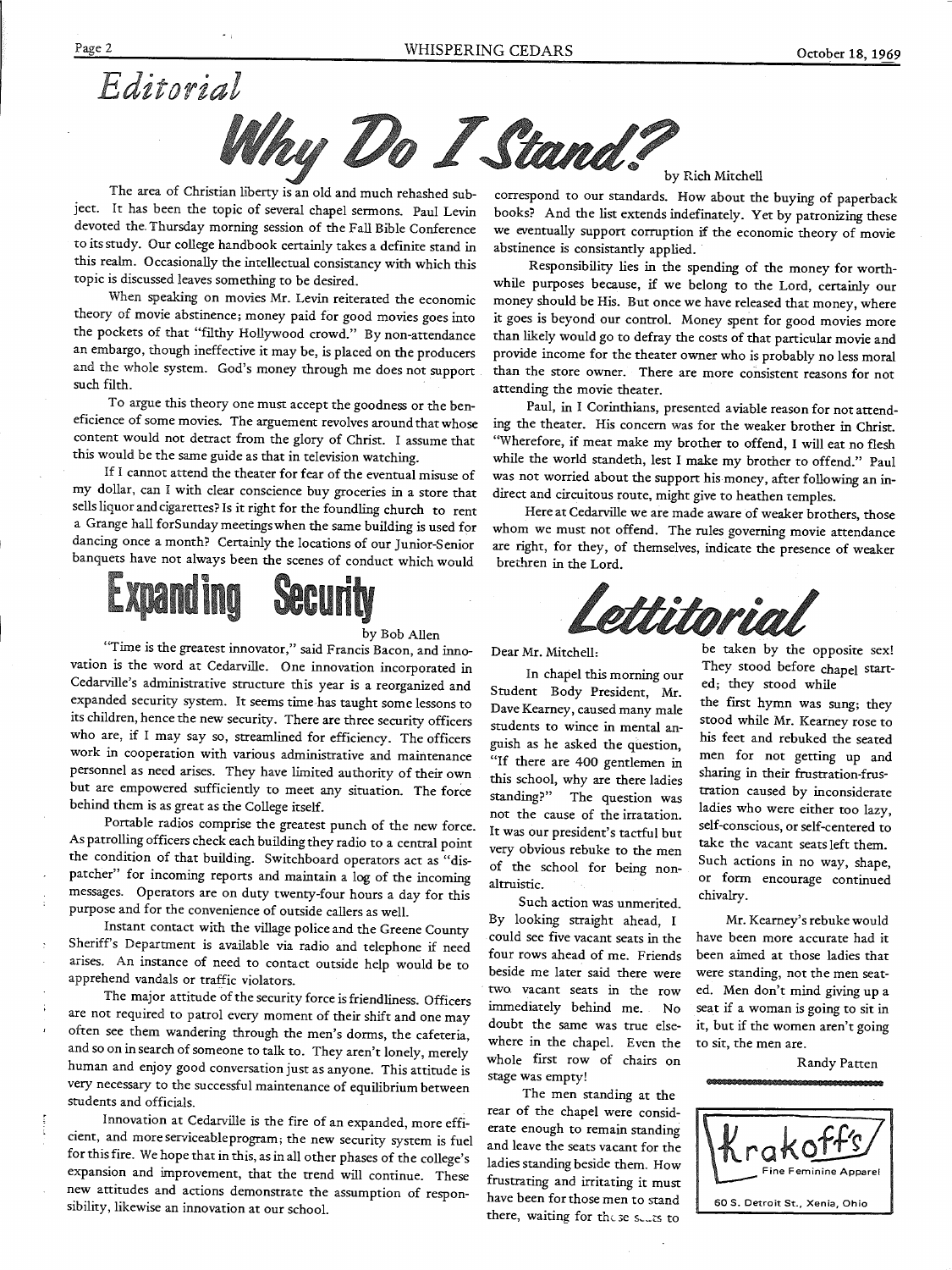## DISCUSSIONS

by Diane Cockerill

Some time ago freshmen and transfer students found in their mail-boxes a set of booklets which they were instructed to read before their arrival on campus.

These booklets were chosen by the new Student Affairs Committe with the idea in mind that they were practical and would cause the student to think.

During orientation week a number of discussion groups were organized for discussion of the subjects found in these booklets.

Some students found the discussion groups a time to ge<sup>t</sup> acquainted with other students and faculty as well as classroom location and atmosphere. They liked the idea of getting together and pooling their ideas. Many transfers found that in a Christian enviornment they could relate Christ to the subject without fear of ridicule.

To other students the discussion groups were boring. They found themselves watching the clock, or trying to keep their eyes open through what seemed an irrelevant lecture. They may have come to the discussion group unprepared since they had

**ENGLE** *:* Floral Co. t 289 Dayton Ave. Xenia, Ohio I Phone 372-8051

SUNOCO Service Station Richard Altnouse

Tiffany's Jewelry Store *Specializing in Diamonds, Hamilton, Eterna,* & *Bulova Watches.*  In Xenia

Cedarville, Ohio

ARY'S Flower Shop 30 W. Washington St. Jamestown - 675-5421 *Your Nearest Florist* 

766-5332

•

not had the time to read the books that were sent to them.

Teachers who led the discussion groups also had varying opinions. Some found it hard to get the students involved in discussion, even though they felt the material informative and pertaining to the life of the student. Other teachers found the students able to look at himself and feel at home in his new academic enviornment.

Both teachers and students suggested ways of improving the discussion groups. These suggestions included a panel of returning students who could share some of their personal experiences, having later discussion groups with a shortened orientation week for transfers, and choosing group leaders before summer, equipping them with the materials that would be discussed and giving them a longer period of time to think on the subject. Buzz groups were suggested in answer to the problem of a silent classroom.

### WHAT DO YOU THINK?

### by Rich Mitchell

Mr. Grier, professor of philosophy, is organizing a club designed to grapple with contemporary opinions in philosophy. To realize this purpose the club will invite speakers who hold such views to present them at club meetings. In this confrontation members will not only gain an empirical knowledge of contemporary thought, but find opportunity to communicate their faith.

In an interest survey 41 students wanted to join such a

### REP. ON CAMPUS by Bernice Bowersox

The midwestern representative of the Narramore Christian Counseling Foundation, Rosemead, California, will be on campus Monday, October 20, all day. Tenative plans are for him to meet with various psychology classes and all interested psychology majors. He will have information on the proposed graduate school programs being inaugurated by the Narramore Foundation.

### THREE'S A CROWD

### by Lin Mason

As an increasing number of students are overcrowding the chapel and library, the old saying, "three's a crowd," has become a reality on Cedarville's campus. There are approximately 872 full-time students who must attend chapel in a building which seats 650. 100 chairs have been added and class meetings have been staggered throughout the week in an attempt to alleviate the problem.

. Assuming that growth continues, next year there will probably be double chapel periods or services will be held in the gym. A new chapel is included in the long range building plans but no date has been set yet.

The library has also become a focal point of over crowding although this situation is not as serious as it is in the chapel. Certain evenings in the library are usually very crowded and often when students want to

do research, they can't find a place to sit. During past years, there has been a quiet study area elsewhere on campus, but generally it has not been widely utilized. However, with more students this year, a study area will again be provided and supervised to maintain quietness once the peak times in the library have been determined.

Mrs. Chaffe has pointed out that students have to be careful about infringing on the rights of others, including their right to explore a subject further by outside reading. Consequently, if the overcrowded situation does get serious enough that students have to be turned away, those using library facilities will be given priority over those just studying their textbooks.

Presently, everyone is welcome to study in the library, especially during the dinner hour  $(4 - 6:00 \text{ p.m.})$  and mornings, particularly Saturday when there are fewer students there.

club. Membership will not be limited to students taking philosophy courses. Membership dues will be necessary to defray the traveling expenses of guest speakers. About six meetings will be held this year at which dialogue will be established with guests from area campuses. A club of this nature will indeed be beneficial to the school in achieving accreditation.

### SHADOWS

by Thomas P. Seidler A shadow is the evidence Of an object that is real. It is led by its creator, Though its substance none can feel. It's an image of things hoped for; It's a follower in the past. It's preceeded by its maker That it mimics to the last. Oh may we all as Christians Be the shadow of our Lord And follow Him precisely ' Through the teachings of His Word,

That others would see Jesus In the shadow of our lives, And glorify the Savior When we dare to pay the price.

| BEAL'S DEPARTMENT<br><b>STORE</b>      |  |
|----------------------------------------|--|
| Clothing, Gifts, Shoes, Jewelry        |  |
| 34 So. Main St.                        |  |
| 766-5362                               |  |
|                                        |  |
| College Hill IGA<br>Across from Maddox |  |

COLLEGE SNACK **SHOP** 

*Phone:* 

*Campus* - *Ext. 244, 245 766-5321*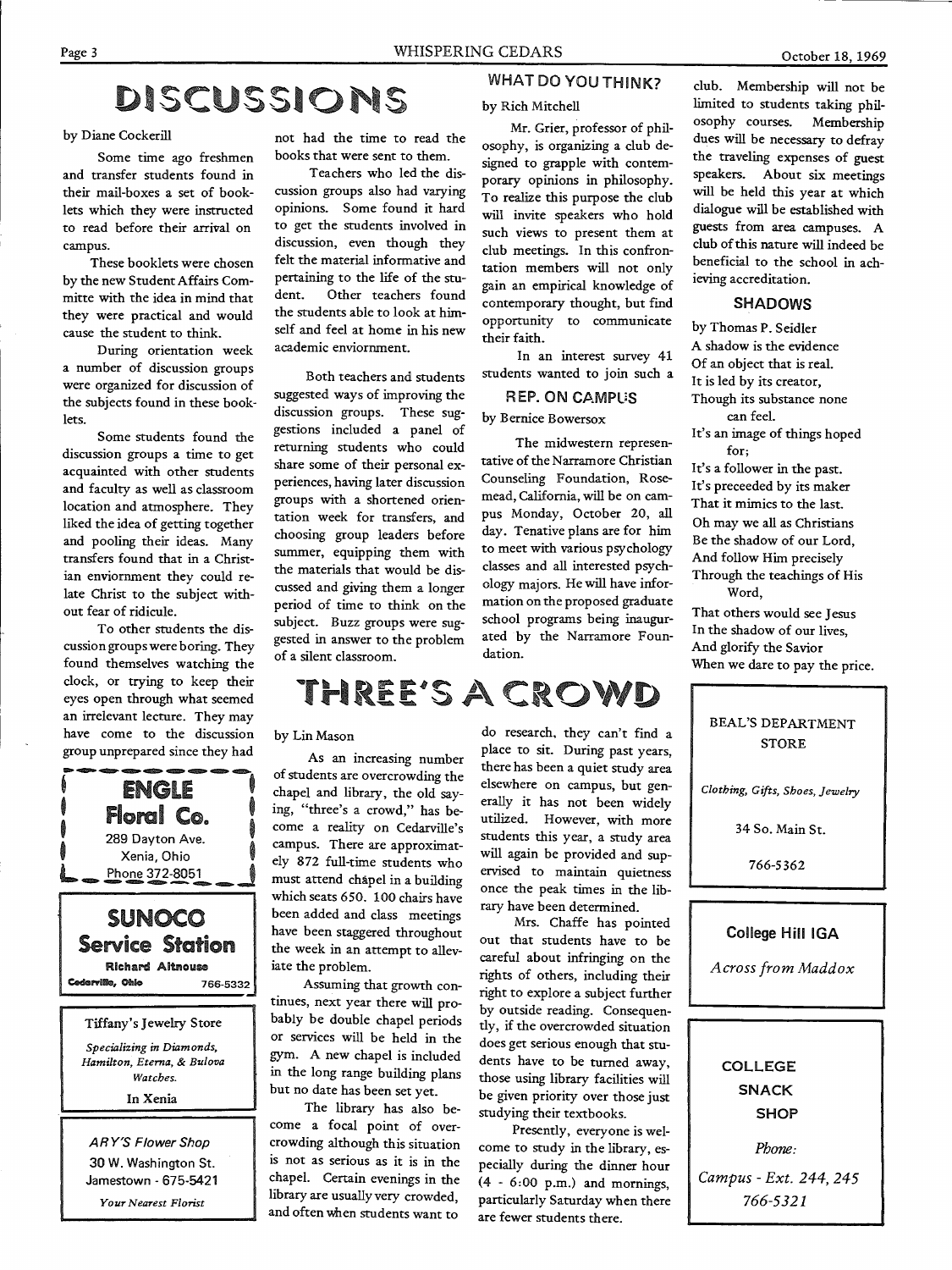October 18, 1969

### by Rich Mitchell

Thursday morning, October 2, as low grey clouds scudded across leaden skies promising the Cedaryille usual, rain, the seniors left for a long weekend of rest and escape from the academic pressures which had engulfed them for the past half week. They arrived in General Butler State Park dismayed, for who would have thought it would rain in Kentucky? But as the afternoon wore on the rain dis· appeared, not to bother them again.

SENIOR ESCAPE

The setting was most picturesque. The lodge located on the crest of the hill overlooked the valley below. The lodge itself was a thing of beauty, a sort of winged, rising wedge. The swimming pool and ping pong table furnished much enjoyment for the Class of '70. The golf course was used by several, even if it was for football. Of course, there were some who did bemoan the fact that the Rook cards had been left behind.

The highlight of the trip came as they assembled at the Observation Point overlooking the Ohio River for a hymn sing. God seemed really close as He was praised in song and testimony. Hearing the hymns, two or three groups came to listen, and left impressed, not so much with the singing but with the content. Several of these people joined them for the Sunday morning service at which Mr. Spencer presented a challenge from God's Word.



### VILLAGE RESTAURANT

"In the Heart of Cedarville"

*Home-cooked meals, 21 shrimp in a basket, rib* & *T-bone steak* 

# WHIM'S PLASTERED

by Barb Johnson

How would you like to be hand-fed every meal by your girlfriend? If you were Dave Whims, it might be the only way. Actually, Dave Whims broke both of his arms while working on a steel construction job this summer.

It seems that Dave was walking the wrong way down <sup>a</sup> one-way beam when he encountered oncoming traffic. Shifting into high gear, Dave attempted to pass but lost control of his "peds." Therefore, he resolved that since the shortest distance between himself and the ground was a straight line-downward, and that since he didn't have time to wait for the elevator, he would swing from the fifteen foot high girder like his favorite TV star, Tarzan. However, when Dave realized that the beam he had selected was not bolted down, he decided to practice his sky-diving and he proceeded to leap to the ground with abundant agility.

Although he landed on his feet, the impact thrust him forward and he fell, catching himself with his arms. Typical of the male species, Dave immediately showed his endurance by rising and meandering about until his father came and instructed him to lie down. Although Dave realized then that one arm was broken, he never suspected that he had succeeded in mutilating both his arms. Later, when he was taken to the hospital and x-rayed, he received perhaps the most unexpected birthday surprise of his life-two casts extending from his shoulders to his hands.

Dave was informed by the workman's compensation that if he would remain at home, he would receive a large sum of money. However, Dave, the undaunted hero of Cedarville, persevered and returned as a sophomore because he believed that there would be people here willing to help him. He was correct, too. Dave's roommate, Tom Kukasky, serves as his "gentleman's gentleman" by

dressing, showering, combing his hair and doing various other invaluable services. And very often, Dave's girlfriend, now serving as his favorite side-kick, can be seen stuffing him with cafeteria delicacies.

How does Dave feel in regard to his handicap? He becomes discouraged at times, but on the whole, he jokingly says that it is a good way to get to know people. His girlfriend, when asked of people's reactions to the unusual sight, replied, "They just look at us and laugh. And besides," she added, "the casts give Dave an excuse to ge<sup>t</sup> out of writing to his mother."

It is rather ironic that Dave is a physical education major who can't even raise his arms. His girlfriend says of this facetiously, "He gets along well in duel sports." But seriously, Cedarville salutes you, Dave, not only for your firm witness, but also for being the only guy on campus who can hit a baseball without even using a bat!

Kampus

By Uncle Tom

College Students may well be called the wittiest philosophers and "foolosophers" of today's society for many keen sayings and remarkable quotes originate on the college campus. As one's ear goes sneeking around the campus behind a lock of wind-blown hair, he might hear some of the following cuts of humor.

"It is an accepted rule that there are no two clocks on campus that have the same time."

Two students were debating the pros and cons concerning prolonged periods of sleep in certain animals. The one decided that it was a very good idea. "For example," he simply and joyfully expressed, "when you get so far behind in your studies, wouldn't it be nice to crawl into a hole and hibernate for several quarters?"

One persistent freshman kept nagging an upperclassman

### REMEMBER WHEN:

Williams was a girls dorm. Patterson was a boys dorm. Cedar Park was for married couples. Bulldozers were not heard

behind Maddox.

There were only three more girls than boys.

There were more upperclassmen than Freshmen.

There were more Bob Jones transfers here than transfers there.

The Fine Arts building was the library. The Shack was still "The

Shack."

Our chapel was the gym. (It must have been hard playing basketball around the seats!!!)

At Homecoming

The Senior Class built their float out of fiberglass!

by Dianne Kemp

### Kohman

(who was trying desperately to study) by performing simple magic tricks. Said the freshman, "What's wrong? Don't you want me to do any magic?"

"Yes," snapped the upperclassman. "Why don't you make yourself disappear?"

There are certain, small problems which must be overlooked in each dorm. After the first week of classes, one girl prompted a fellow, "Haven't I seen you around before?"

"No, I'm a transfer student from Cedar Park."

Concerning the new signout procedures, one freshman didn't quite understand their full meaning. In response, he insisted that he would refuse to sign anything without first consulting his lawyer.

Oh, well! What can one expect in this day, today, when he heard the latest "hot tip" through the grapevine? The humor is quite free, but contributions are welcome!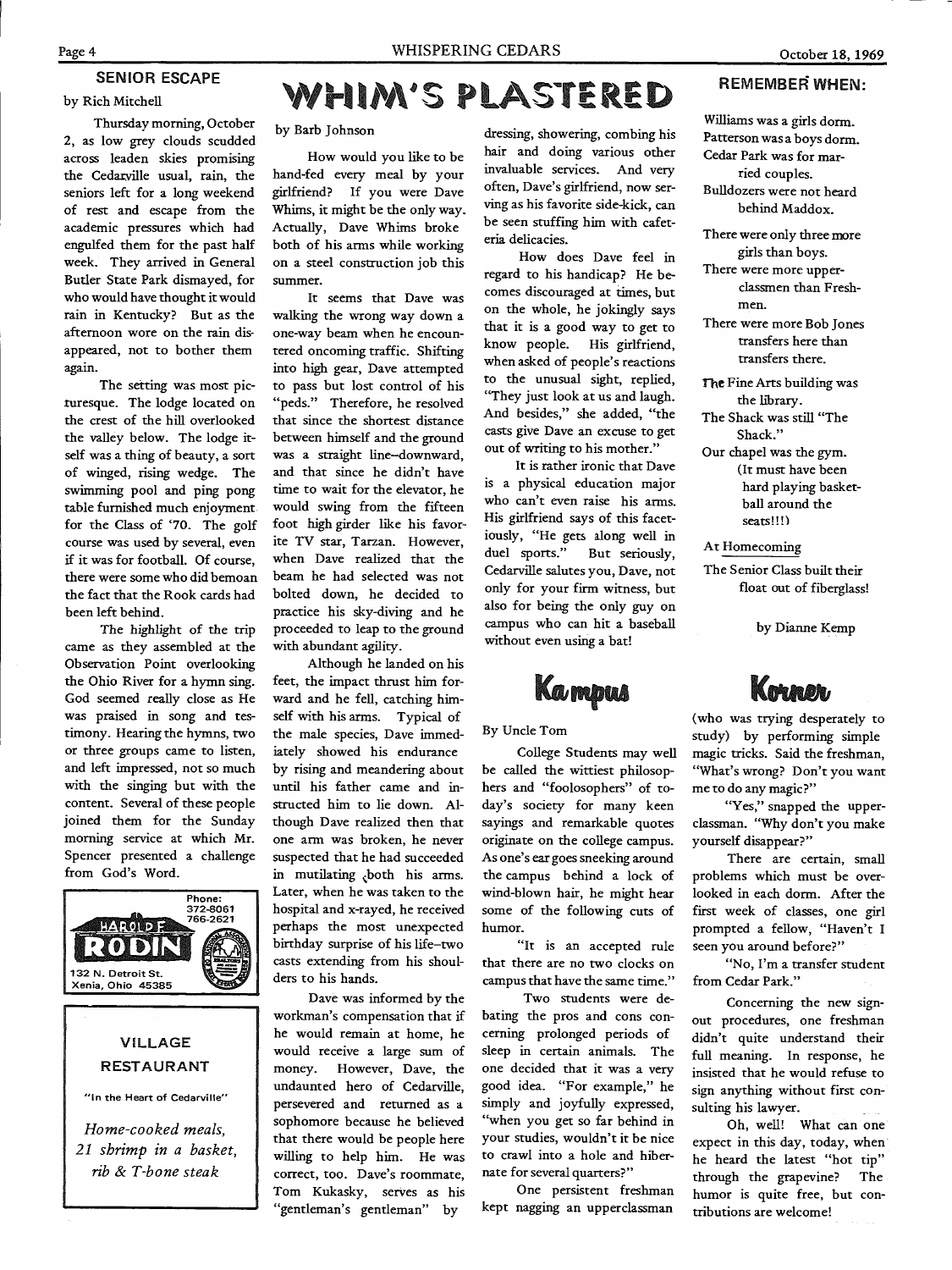

by Judy Leach

This is the action column for the "greek societies" on campus. Allow me to introduce new students to this aspect of campus life.

Adjectives which best and briefly describe these groups are social/cultural. Kappa Delta Chi and Gamma Chi are for women; Pi Sigma Nu, Alpha Chi, and Sigma Delta Kappa are for men. Alpha Chi, Pi Sigma Nu, and Gamma Chi each hold all-school banquets during the year. Forthcoming events, including details on the banquets, will be in this column.

The groups are mostly involved with Homecoming dis<sup>p</sup>lays now, but are also making plans for all year at this time; it sounds like some great times are coming up.

Warren Pettitt, President of Pi Sig, tells me they're starting off with a hay ride November 6. It will be for all members and the 18 associate members (prospective members that is). Pi Sig gives its banquet during the Winter Quarter. Warren asked me to mention this specifically, but it really goes for all the groups: Members, dues are always in order!

Tanis McDaniel is the new president of Kappa Delta. Meetings are held the second and fourth Thursday of every month. Kappa Delta is expecting about 25 new members at initiation on October 30. Prospective plans are to visit various restaurantsprobably a pancake house, for one. Last year Kappa Delta presented a Vesper Service for the School on a Sunday evening. The program was impressive, and gratifyingly well attended. They hope to have another such service this year; we hope so, too!

#### WHISPERING CEDARS

The President of Alpha Chi is Randy Patton. Their banquet is usually in the fall, and this year it will be November 7. That's all (ALL?) I will say about it right now-I promise you details next printing. In the Winter Quarter is the AX Talent Night, and Spring brings Cedar Day. There are events you won't want to miss. Aside from parties and guest speakers (like a representative from the Cincinatti Reds) for members of AX, they have a more serious side, the Rescue Squad. They have answered eleven calls this year, one of which was a disaster call. West Hall houses the rescue squad men; these are the guys to thank for those fire drills we so look forward to! Re membership: "Plebbing" lasts two quarters; there are ten "plebs."

Jan Phenix is the Gamma Chi President. It is becoming . traditional to hold a Fashion Show for members and interested women during the beginning of the year. Although Freshmen may not join until second quarter, they are invited to attend and see Gamma Chi in action. This year the Fashion Show and Tea will be October 27. With the exception of the Fashion Show, meetings are held on the first and third Mondays of each month. Aside from the eating partvisiting different restaurants occasionally-Gamma Chi plans to tour the Dayton Power and light model homes, attend plays, and have speakers present demonstrations.

There is one more greek organization on campus, but which has a more specific fellowship in mind, and that is Sigma Delta Kappa. While the other societies' memberships are open to students in any area of study, Sigma Delta Kappa is reserved for future pastors. Emphasis is directed toward spiritual growth specifically. Though a smaller group, they will have a float for the Homecoming Parade for the first time. And, if they grow large enough this year, they would also like to hold a banquet. Kirk Heldreth is President of Sigma Delta. During Fall Bible Conference, Paul Levine spoke in the tract and radio ministry. They will be having various spec-



KEN (from page 1)

Twinkle Little Star and keep an audience captivated? Ken is a person you don't

just overlook and· the freshman girls are no exception. There are varied reasons why they like him. "I like the way he dresses." "He makes you feel good." "He's funny." "I like his attit ude. It's contagious." All agreed though that the number one reason they like Ken is because of his friendly, outgoing personality.

> *Ginnie's Beauty Shoppe* 41 North Main St.<br>Cedarville<br>766-4351

*XENIA OFFICE SUPPLY 61 Greene St. Xenia, Ohio 372-2381* 

"Complete line of supplies for the college student"

*Ramon's Beauty Salon* 

10 E. Washington St. Jamestown - 675-9811 *Evening Appointments Available* 

ial speakers and faculty mem bers during the year in their first- and third-Thursday meet-

Furthele time at the company of the sected that is sent to the control of the control and the particular captivate?<br>
The control of the star particular caption and a students reflected on<br>
and inter the star and sected to